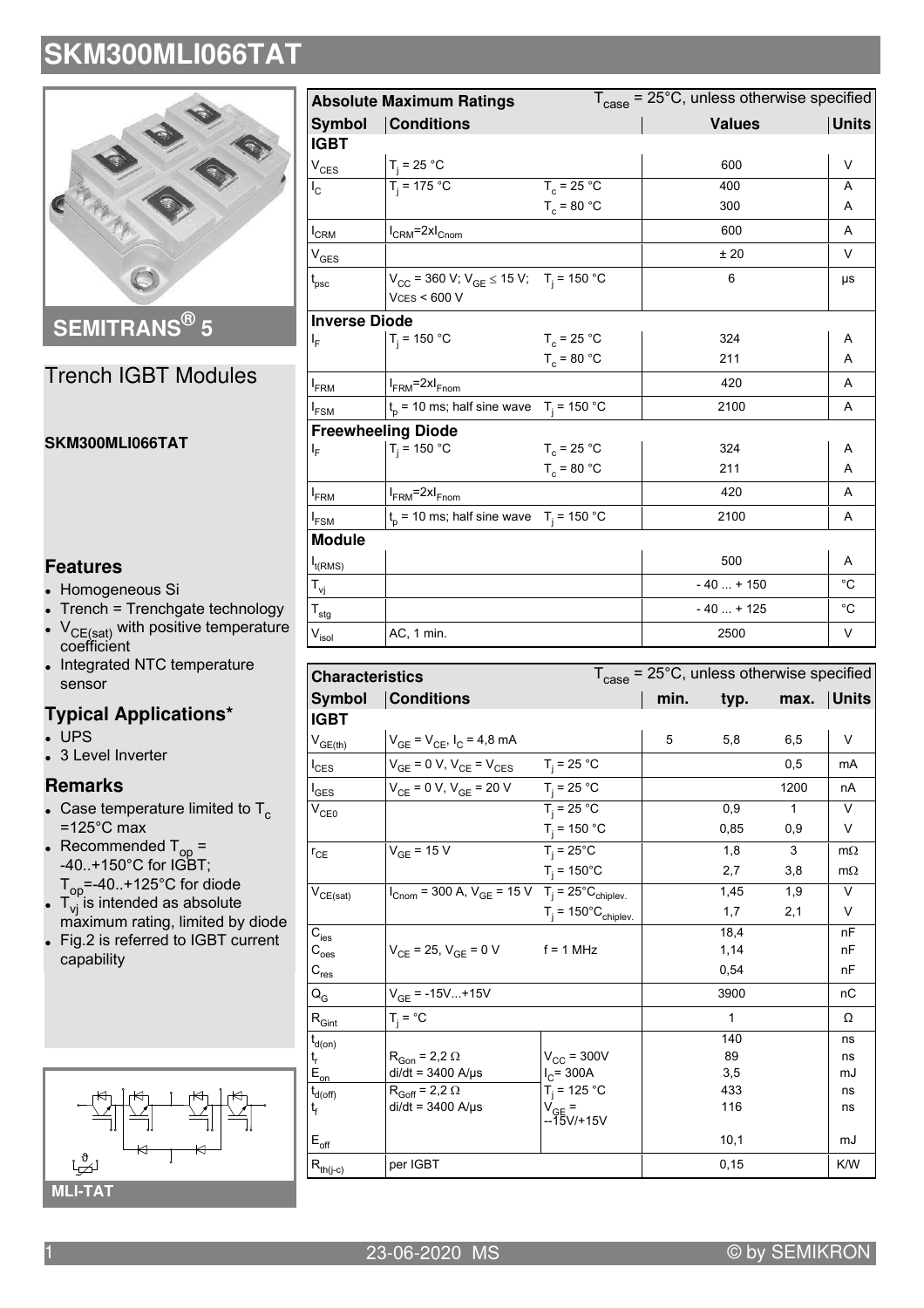

**SEMITRANS® 5**

### Trench IGBT Modules

#### **SKM300MLI066TAT**

### **Features**

- Homogeneous Si
- Trench = Trenchgate technology
- $V_{CE(sat)}$  with positive temperature coefficient
- $\bullet$ Integrated NTC temperature sensor

## **Typical Applications\***

 $\cdot$  UPS • 3 Level Inverter

### **Remarks**

- Case temperature limited to  $T_c$  $=125^{\circ}$ C max
- Recommended  $T_{op}$  =  $-40.+150^{\circ}$ C for  $1\overrightarrow{GB}T$ ;  $T_{op}$  =-40..+125°C for diode
- $T_{\mathsf{vj}}$  is intended as absolute máximum rating, limited by diode
- $\bullet$  Fig.2 is referred to IGBT current capability



| <b>Characteristics</b>                                    |                                                                                              |                                            |      |              |                |                |
|-----------------------------------------------------------|----------------------------------------------------------------------------------------------|--------------------------------------------|------|--------------|----------------|----------------|
|                                                           | <b>Symbol Conditions</b>                                                                     |                                            | min. | typ.         | max.           | <b>Units</b>   |
| <b>Inverse Diode</b>                                      |                                                                                              |                                            |      |              |                |                |
| $V_F = V_{EC}$                                            | $I_{\text{Fnom}}$ = 245 A; $V_{\text{GE}}$ = 0 V T <sub>j</sub> = 25 °C <sub>chiplev</sub>   |                                            |      | 1,35         | 1,6            | V              |
|                                                           |                                                                                              | $T_j = 125 °C_{chiplev.}$<br>$T_j = 25 °C$ |      | 1,35         | 1,6            | V              |
| $V_{F0}$                                                  |                                                                                              |                                            |      | $\mathbf{1}$ | 1.1            | $\vee$         |
|                                                           |                                                                                              | $T_j$ = 125 °C                             |      | 0,9          | 1              | $\vee$         |
| $r_F$                                                     |                                                                                              | $T_i = 25 °C$                              |      | 1,42         | $\overline{2}$ | $m\Omega$      |
|                                                           |                                                                                              | $T_j = 125 °C$<br>$T_j = 125 °C$           |      | 1,8          | 2,4            | $m\Omega$      |
| $I_{RRM}$<br>$Q_{rr}$                                     | $I_F$ = 245 A                                                                                |                                            |      |              |                | A<br>μC        |
| $E_{rr}$                                                  | $V_{GE}$ = -8 V; $V_{CC}$ = 300 V                                                            |                                            |      |              |                | mJ             |
| $\mathsf{R}_{\mathsf{th}(j\text{-}\mathsf{c})\mathsf{D}}$ | per diode                                                                                    |                                            |      | 0,28         |                | K/W            |
|                                                           | Free-wheeling diode (Neutral Clamp Diode)                                                    |                                            |      |              |                |                |
| $V_F = V_{EC}$                                            | $I_{\text{From}}$ = 245 A; $V_{\text{GE}}$ = 0 V T <sub>i</sub> = 25 °C <sub>chiplev</sub> . |                                            |      | 1,35         | 1,6            | V              |
|                                                           |                                                                                              | $T_j = 125 °C_{chiplev.}$<br>$T_j = 25 °C$ |      | 1,35         | 1,6            | V              |
| $V_{F0}$                                                  |                                                                                              |                                            |      | $\mathbf{1}$ | 1,1            | $\vee$         |
|                                                           |                                                                                              | $T_i = 125 °C$                             |      | 0,9          | 1              | V              |
| $r_F$                                                     |                                                                                              | $T_i = 25 °C$                              |      | 1.42         | 2              | $\vee$         |
|                                                           |                                                                                              | $T_j$ = 125 °C                             |      | 1,8          | 2,4            | V              |
| $I_{RRM}$                                                 | $I_F$ = 300 A                                                                                | $T_i = 125 °C$                             |      | 194          |                | A              |
| $\mathsf{Q}_{\mathsf{rr}}$                                | $di/dt = 3400$ A/ $\mu$ s                                                                    |                                            |      | 13           |                | μC             |
| $E_{rr}$                                                  | $V_{GE}$ = 0 V; $V_{CC}$ = 300 V                                                             |                                            |      | 4            |                | mJ             |
| $R_{th(j-c)FD}$                                           | per diode                                                                                    |                                            |      | 0,28         |                | K/W            |
| $R_{th(c-s)}$                                             | per module                                                                                   |                                            |      |              | 0,038          | K/W            |
| $M_{\rm s}$                                               | to heat sink M6                                                                              |                                            | 3    |              | 5              | N <sub>m</sub> |
| $M_{+}$                                                   | to terminals M6                                                                              |                                            | 2,5  |              | 5              | Nm             |
| W                                                         |                                                                                              |                                            |      |              | 310            | g              |
|                                                           | <b>Temperature sensor</b>                                                                    |                                            |      |              |                |                |
| $R_{100}$                                                 | $T_s$ =100°C (R <sub>25</sub> =5kΩ)                                                          |                                            |      | 493±5%       |                | Ω              |
|                                                           |                                                                                              |                                            |      |              |                | K              |

This is an electrostatic discharge sensitive device (ESDS), international standard IEC 60747-1, chapter IX.

#### **\*IMPORTANT INFORMATION AND WARNINGS**

The specifications of SEMIKRON products may not be considered as guarantee or assurance of product characteristics

("Beschaffenheitsgarantie"). The specifications of SEMIKRON products describe only the usual characteristics of products to be expected in typical applications, which may still vary depending on the specific application. Therefore, products must be tested for the respective application in advance. Application adjustments may be necessary. The user of SEMIKRON products is responsible for the safety of their applications embedding SEMIKRON products and must take adequate safety measures to prevent the applications from causing a physical injury, fire or other problem if any of SEMIKRON products become faulty. The user is responsible to make sure that the application design is compliant with all applicable laws, regulations, norms and standards. Except as otherwise explicitly approved by SEMIKRON in a written document signed by authorized representatives of SEMIKRON, SEMIKRON products may not be used in any applications where a failure of the product or any consequences of the use thereof can reasonably be expected to result in personal injury. No representation or warranty is given and no liability is assumed with respect to the accuracy, completeness and/or use of any information herein, including without limitation, warranties of non-infringement of intellectual property rights of any third party. SEMIKRON does not assume any liability arising out of the applications or use of any product; neither does it convey any license under its patent rights, copyrights, trade secrets or other intellectual property rights, nor the rights of others. SEMIKRON makes no representation or warranty of non-infringement or alleged non-infringement of intellectual property rights of any third party which may arise from applications. Due to technical requirements our products may contain dangerous substances. For information on the types in question please contact the nearest SEMIKRON sales office. This document supersedes and replaces all information previously supplied and may be superseded by updates. SEMIKRON reserves the right to make changes.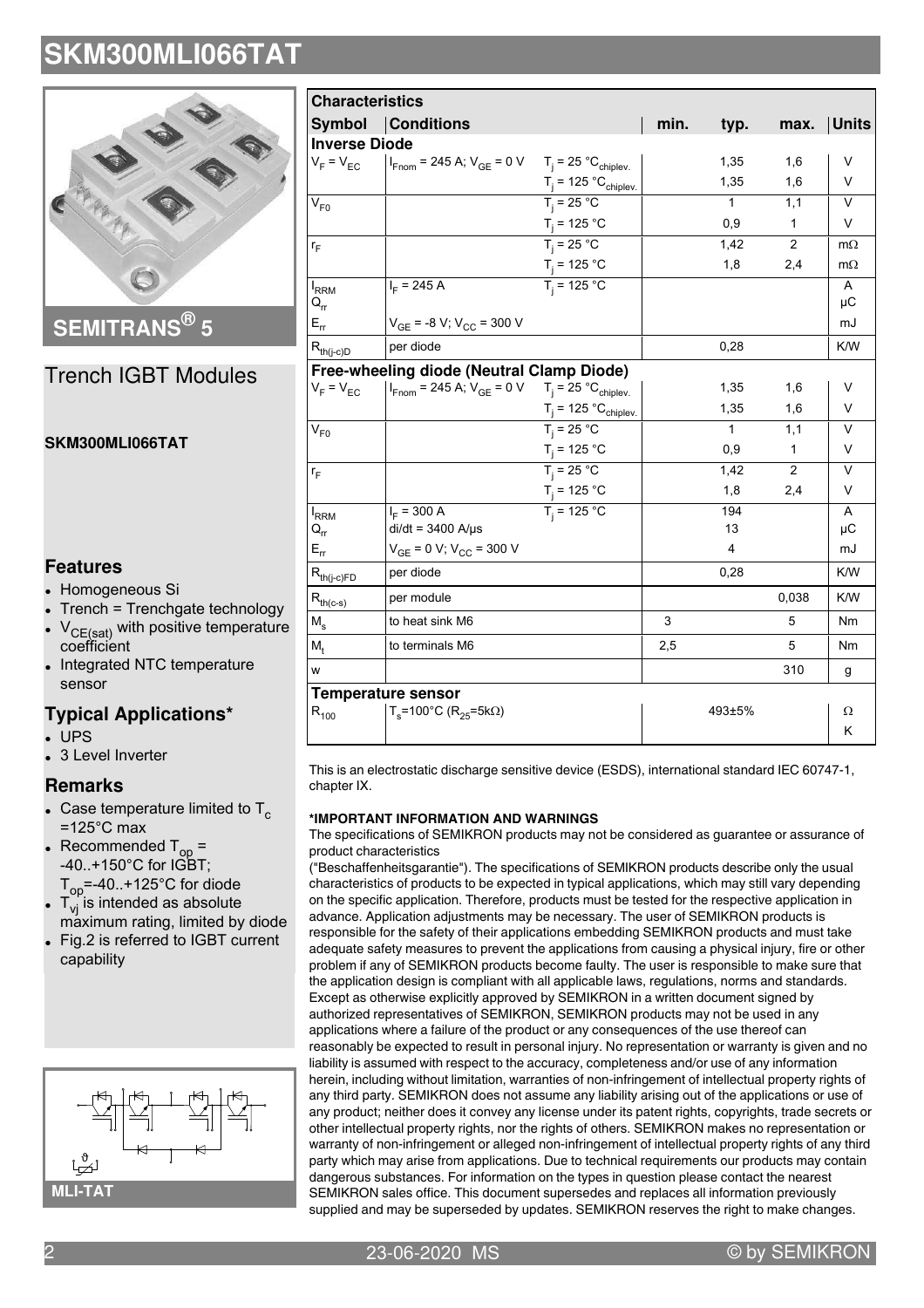







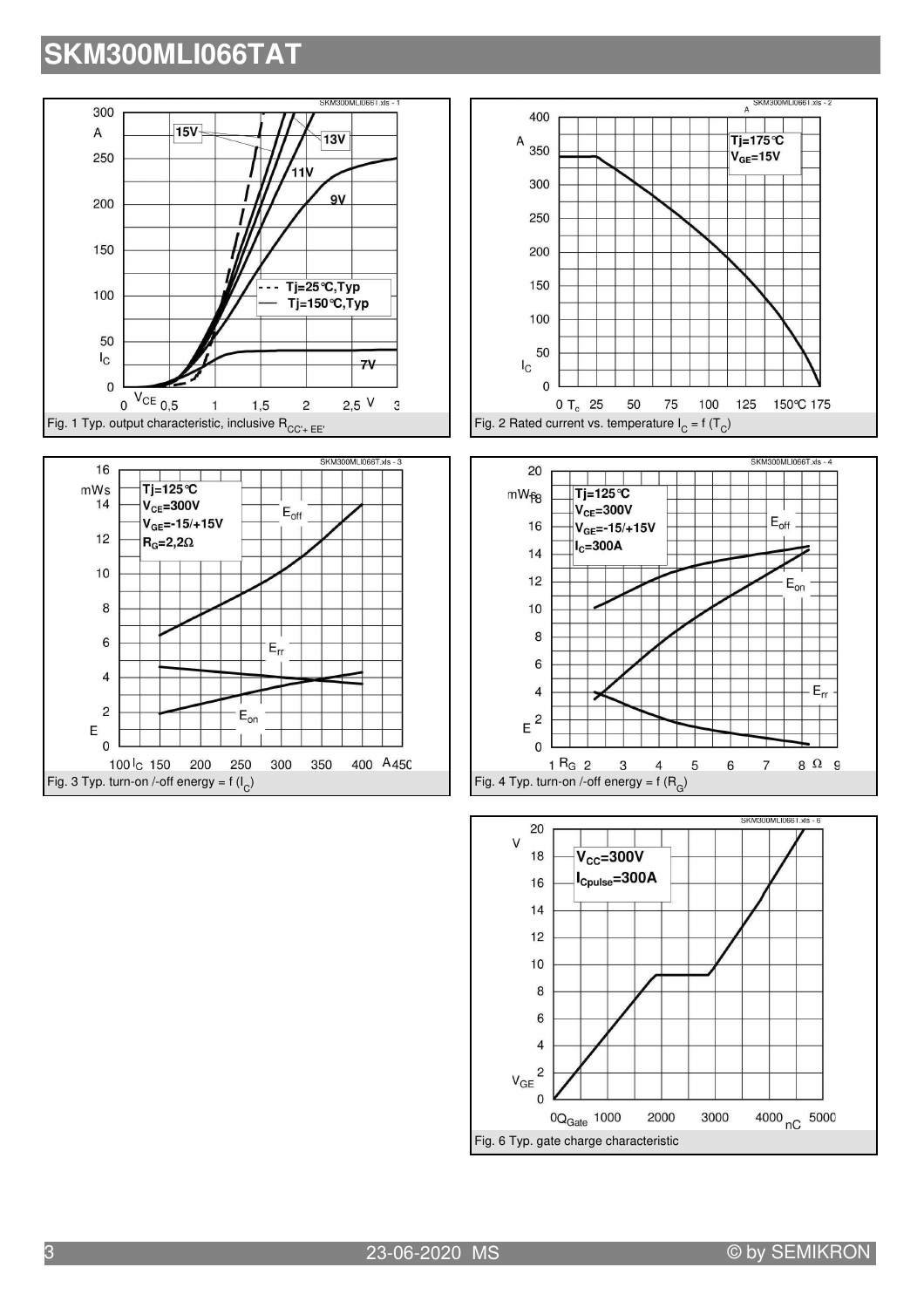